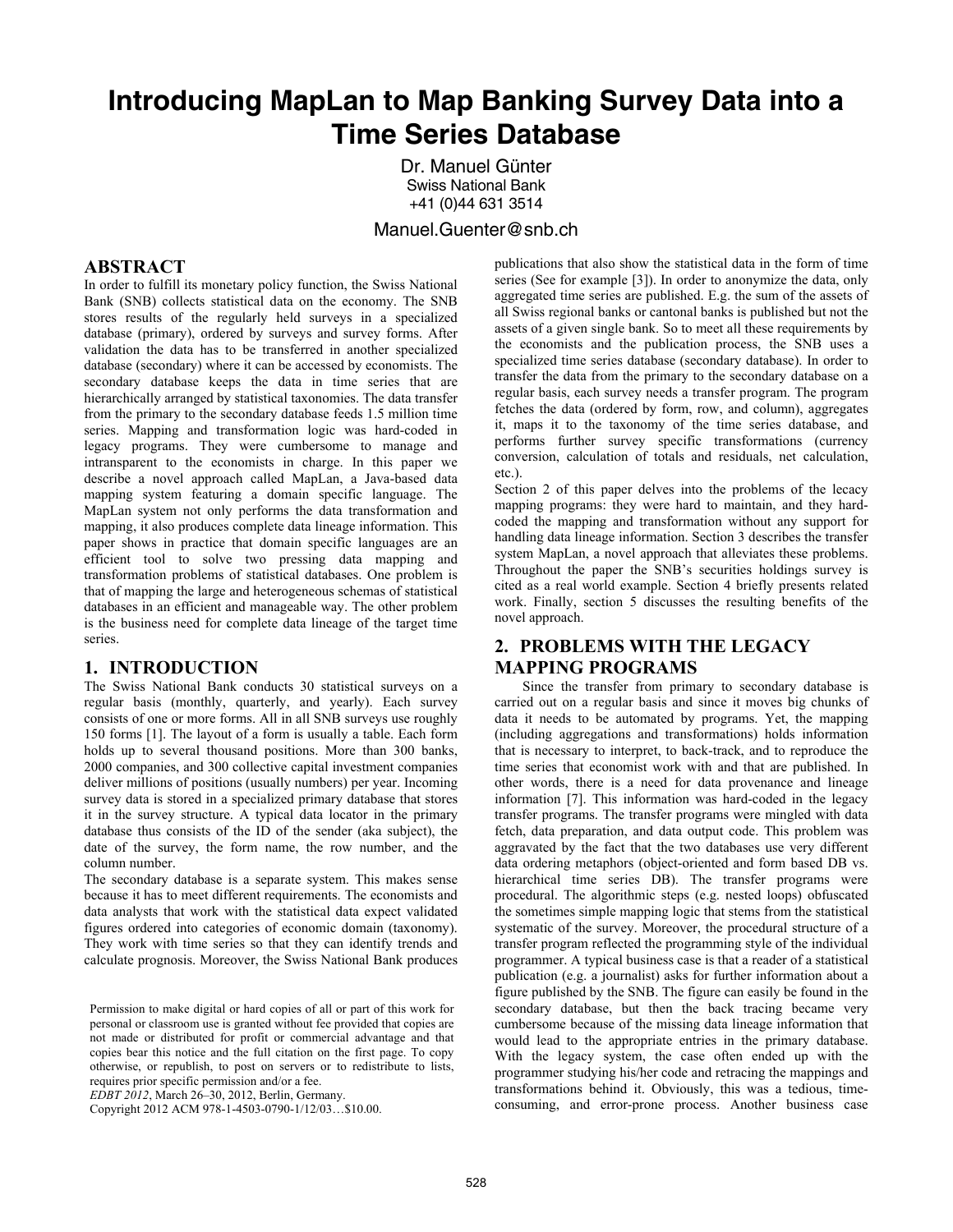concerned upcoming changes in surveys. The data owners wanted to inform the data consumers about the time series affected by a given change. But when you consider that 1.5 million time series are fed by transfer programs, it was impractical to provide that information. To solve these cases we needed to solve the data lineage problem.

There were also operational requirements. Changes in the transfer programs occur frequently either because the survey is adapted to new requirements or because the time series database is reordered (e.g. based on new requirements by the economists or publications). These changes were a significant maintenance burden to the IT staff. So the new system was supposed to alleviate standard mapping changes. Further requirements to our new data mapping system were:

- Replacement of the outdated and costly programming language (license fees).
- High expressive power, so that all current and future mapping needs can be addressed.
- High performance, so that the large quantity of data can be processed in a timely fashion.

#### **2.1 Example: Securities holdings survey**

The "securities holdings in bank custody accounts" survey [2] consists of seven forms (WB51 to WB63) which are identical in structure. Each form surveys a different investment currency. The rows of the forms represent a breakdown by origin of the issuer (resident or non-resident) and by category of securities (in particular money market paper, medium-term bank-issued notes, bonds, shares, structured products etc.). The columns of the forms show a breakdown by custody of account holders and by economic sector (e.g. financial, public). 326 bank offices have to turn in the securities holdings forms (roughly 4000 form positions) on an annual basis. A subset of about 70 large banks has to turn in the forms monthly. The input data has to be mapped to about 63'000 time series representing the securities holdings survey in the secondary database. We use this survey as example because it is fairly typical in size and features relatively simple mappings and transformations.

The hierarchical structure of the keys of the survey's time series is illustrated by the following key example: SNB3A.NA2.SNB.A.B.T.A.D.CHF.M. This is an address of a time series. The key parts, separated by dots, reflect the hierarchy in the time series database. In the GUI of the database, you would follow the key from left to right to navigate to the series data, just as you would navigate through directories of a file system. The following table shows the names and the business meaning of the hierarchical levels and the key codes and its business meaning of the given example key.

| Hierachy<br>level name | Level<br>meaning            | Key code   | Code meaning              |
|------------------------|-----------------------------|------------|---------------------------|
| DB                     | <b>Statistics</b><br>family | SNB3A      | Banking<br>statistics     |
| Area                   | Survey                      | NA2        | Securities<br>holdings    |
| Segment                | Aggregate /<br>subject      | <b>SNB</b> | Swiss national<br>bank    |
| Item                   | Domicile of<br>the custody  | A          | Residents                 |
| S1 (Suffix             | Sector                      | в          | Financial<br>institutions |
| S <sub>2</sub>         | Sub-sector                  | T          | Total                     |

| S3 | Origin of<br>issuer       |            | Resident      |
|----|---------------------------|------------|---------------|
| S4 | Category of<br>securities |            | <b>Shares</b> |
| S5 | Currency                  | <b>CHF</b> | Swiss francs  |
| S6 | Frequency                 | M          | Monthly       |

The first four key parts are mandatory. The further key parts are called suffices. They vary in numbers. The hierarchy of the key reflects the statistical breakdown of the data.

We picked this key as example, because it has a particularly simple mapping: the time series is fed by only one survey form position, namely by form WB51 (securities in Swiss francs), row 6 (Shares issued by residents), column 3 (resident financial institutions). This example features no aggregation because the data of the SNB itself<sup>1</sup> is not made anonymous.

Note, that the aggregated figures of the securities holdings survey are published in the Statistical monthly bulletin [3], tables D5.

## **3. SOLUTION: A DSL EMBEDDED IN A JAVA MAPPING FRAMEWORK**

Our solution rests on two main pillars: (1) a mapping framework and (2) a domain specific language (DSL) [5].

1) The MapLan Java framework builds and processes generic mapping lists of explicit formulae at runtime. Each formula describes in terms of generic database addresses how the data stored in the target database has to be calculated by data in the source database. Since a list holds explicitly instantiated runtime objects, it can be stored as data lineage metadata in a mapping database in order to make the mapping transparent and reusable to end-users and other applications. 2) We embedded a declarative domain specific language (DSL) [5] into the framework. The DSL acts as a formula factory. In case of strongly systematic mappings, few and simple statements of the language suffice to set up a mapping for a large number of database addresses. Pure Java formula factories and interfaces ensure that even very complicated and fragmented mappings can be implemented.

## **3.1 Mapping lists with explicit formulae: the basic structure**

In order to set up the mapping between different kinds of databases and data metaphors, we came up with the following generic formalism: (1) Mapping describes how an address in a target namespace can be filled by a calculation of data addresses in a source namespace. (2) Namespaces (addresses in databases) consist of an arbitrary number of dimension names (strings). An address in a namespace consists of an assignment of an identifier (a string) to each dimension name. Thus, namespaces can be seen as n-dimensional hypercubes, where dimensions have names. Addresses are points in the hypercube. (3) A mapping is a list of entries of type  $y = F(x_1, ..., x_n)$ . Each formula F expresses how data to be found under addresses (points)  $x_1$ , ..,  $x_n$  of the source namespace X has to be computed in order to produce the data under a given address (point) y in the target namespace Y. Silently we assume there is a function class  $W_N(a)$  that delivers the data value under address a in the namespace N. Remember that our namespaces represent databases, so the function W simply represents the retrieval of a data element given its address in the

 $\overline{a}$ 

<sup>&</sup>lt;sup>1</sup> The SNB has to deliver the survey as well. It turns it in to itself.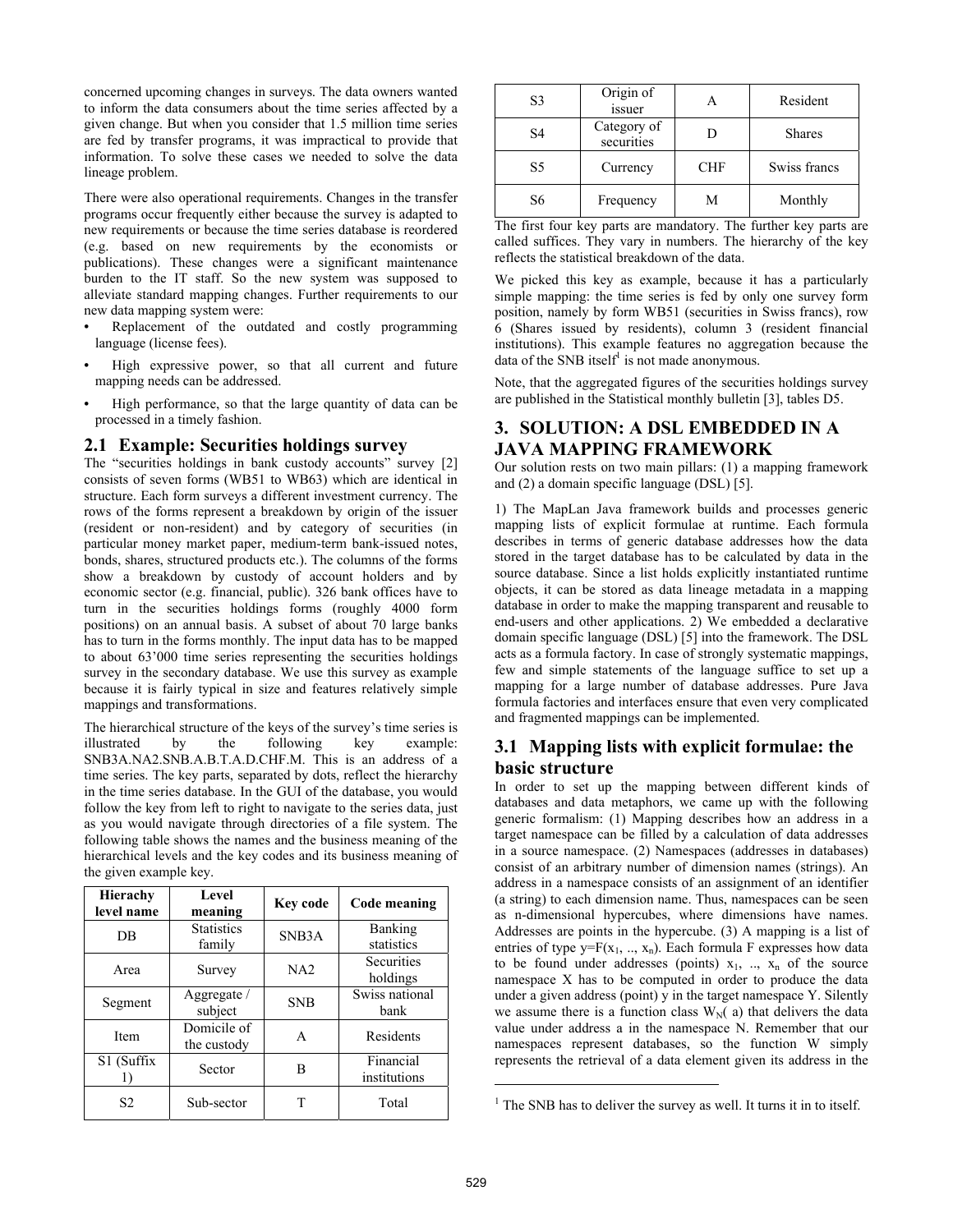database. So more precisely an entry in the mapping list represents the assignment  $W_Y(y) := F(W_X(x_1), \dots, W_X(x_n))$ . Yet, it is more practical to represent  $F()$  as a pure address calculus:  $v =$  $F(x_1, ..., x_n)$  in order to store it as data lineage information.  $W_N()$  is only necessary to evaluate the formula at the end and store the calculated result under the address y. Our implementation supports only functions F() consisting of the basic operations (addition, subtraction, multiplication, division) and nested combinations thereof. This turned out to be sufficient to model all the necessary survey mappings, but it could easily be extended.

Section 2.1 showed the mapping of one time series of the securities holdings survey. Let us now represent this example as MapLan mapping entry. The source namespace is the address namespace of the primary database; the target namespace is the one of the time series database. So a given formula operand can be seen as an address in the namespace of the primary database. The namespace holds 4 named dimensions: Subj (the subject that delivers the data), Form (the form identifier), R (the form row), and C (the form column). So the form entry we mentioned in the example can be written as {Subj:SNB, Form:WB51, R:6, C:3}. The time series namespace in the example holds ten dimensions (see table 1). The names of the dimensions are given by convention and reflect the hierarchical nature of the database: (DB, Area, Seg(ment), Item, S1, S2, S3, S4, S5, S6). When we put this together, we can formulate our first, exemplary mapping list entry. It consists of one entry in the target namespace (left side), and its (trivial) formula consisting of one address in the source namespace without any calculation: {DB: SNB3A, Area:NA2, Seg:SNB, Item:A, S1:B, S2:T, S3:A, S4:D, S5:CHF, S6:M} := {Subj: SNB, Form: WB51, R:6, C:3}.

Here is an example of a mapping entry featuring a formula: {DB: SNB3A, Area:NA2, Seg:*AV3*, Item:A, S1:B, S2:T, S3:A, S4:D, S5:CHF,  $S6:M$  := {Subj: *UBS*, Form: WB51, R:6, C:3} + { Subj: *CS*, Form: WB51, R:6, C:3}

This is an example of an aggregate, namely the big banks. There are only two banks in this aggregate, so the data behind the same form position of two banks (see Subj dimension in namespace) is added together. The key to be fed differs from the previous example in the assignment of the Segment dimension (now AV3 – "Big banks") Note that the most complex formula in a single mapping entry currently consists of over 8000 operands.

We said that the base of our mapping system works with a list of entries of the type  $y = F(x_1, \ldots, x_n)$ , where F consists of the basic arithmetic operations. Formula, operators, operands, and result are runtime objects. Then there is an evaluation mechanism (resolver) that visits the formula, resolves the addresses of  $x_i$ , performs the calculations of that data, and stores the result under address y. The complete data transfer for a survey is performed by repeating this process for the whole mapping list.

## **3.2 Building the Mapping List with the MapLan System**

Each entry in the mapping list describes how a target database key has to be fed with source data. Note that it also represents the complete data lineage. But to build the huge mapping lists necessary to transfer the data of a survey in an efficient way, we needed more tools. We came up with the MapLan DSL, a declarative mapping language that generates the list at runtime and uses the systematic inherent in the statistical survey. We use the fact that mapping in statistical databases is not arbitrary. It is highly systematic because there is an underlying economic domain and both representations of the survey (forms and time series store) embody the structure of that domain to some extent.

MapLan allows the programmer to split the mapping into partial mappings that only reflect the mapping of a subset of dimensions. Subsets should be chosen, so that they are orthogonal to each other. Consider the securities holdings example. The survey features a breakdown by currency. In the primary database, this is reflected by the dimension "Form". In the time series database this is reflected by the dimension "S5" (suffix  $5$  – see table 1). If you want to know how a given time series (of securities holdings) has to be filled, and you now that suffix 5 of that time series is "CHF" then you know that you need the data from the survey form corresponding to the currency "CHF" (which is WB51). So suffix 5 determines the survey form no matter how suffix 1 or Area etc. are assigned. This dependency is therefore orthogonal to the other dimensions. Partial mapping is the MapLan construct to describe such dependencies between subsets of target and source dimensions. Other dimensions of the mapping example are orthogonal as well. Consider the breakdown by category of securities. In the forms, this is mapped to row numbers. In the time series database, it is reflected in suffix 4 (S4). Yet, in the forms the breakdown by origin of the issuer is also mapped to the rows. First come all the categories of securities issued by residents then all the categories issued by non-residents. The time series namespace reflects the origin of the issuer in dimension S3 (see table 1). Given S3:A ("Resident") and S4:D ("Shares"), you can conclude (independently of the assignments of other dimensions) that you need to get the data from row 6 in the forms. Partial mappings help the programmer to describe such dependencies between subsets of the dimensions. MapLan represents partial mappings as lists of partial mapping entries. Such a list entry looks the same as a complete mapping entry:  $y = F(x_1, ..., x_n)$ , but y can be an incomplete address (for example, as just seen, only the dimensions S3 and S4 are assigned) and the  $x_i$  can also be incomplete (for example only the row dimension is assigned).

**Composition of Mappings by Means of Partial Mappings.** The programmer builds a MapLan mapping by defining a set of orthogonal partial mappings that covers all dimensions of the source and target namespace. The MapLan resolution engine will then generate the mapping list by combining all entries of the partial mappings with each other. So each entry of every partial mapping list is combined with all the entries of the other lists. Every combination results in a mapping entry that is complete (all dimensions are assigned). It is easy to see that, due to the many combinations, relatively small partial mapping lists cover a large mapping range. Therefore, mappings that can be split into several partial mappings can be defined very efficiently. If a mapping is split into n partial mappings, with a list size of  $pl<sub>n</sub>$ , then its definition consists of  $\sum_{i=1}^{n} pl_i$  partial formulae, but it will cover a mapping list with  $\prod_{i=1}^{n} pl_i$  complete formulae. On the other hand, splitting is not always possible. Key to the success of designing efficient partial mappings is whether there is orthogonality in the mapping that stems from the business domain (the statistical survey – in our example the different orthogonal break downs of the data). Yet, the expressive power of MapLan is not limited by this challenge. In extreme cases a mapping can be defined with one single partial mapping. This is always possible. It is equal to declaring the complete mapping list explicitly. We never had to resort to this approach when implementing the SNB surveys. Nevertheless, the statistical domain data was often fragmented, consisting not only of one hypercube but of several sub-cubes.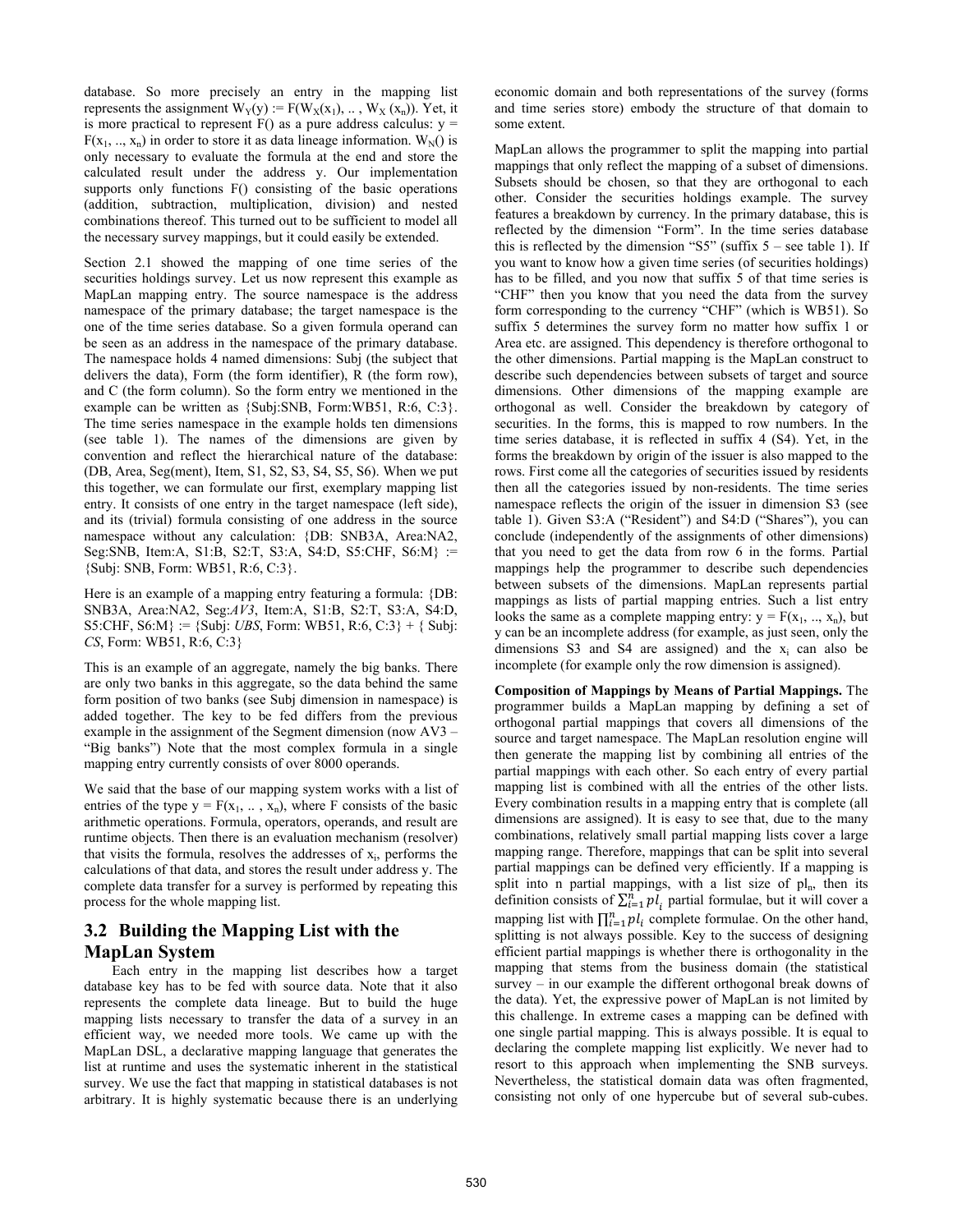Therefore, we introduced further composition mechanisms to MapLan: mappings can be linked. Linked mappings produce intermediary results. A survey can also be transferred using several independent mappings bundled as one. To a given intermediary namespace several mappings can be linked.

## **3.3 MapLan DSL definition of the securities holdings survey**

Here we show a code snippet of the domain specific language (DSL) of MapLan. It shall demonstrate the expressive power of MapLan and give a flavor of the syntax. We will model the partial mappings of the securities holdings survey described earlier. Note that this example covers the mapping of over 63'000 time series, including the two mapping entries we used as examples in section 3.1.

```
PM Currency Anchor:
 Form \rightarrow {DB, Area, S5, S6}:
  WB51 -> {SNB3A, NA2, CHF, M},# Currency 
                    # in S5 maps to form 
  WB52 -> {SNB3A, NA2, USD, M}, 
                    # Rest of dims constant 
  .. 
 WB63 \rightarrow \{SNB3A, NA2, Z, M\};
```

```
PM_DomicileCustody_Sector SubSector:
 C \rightarrow \{Item, SI, S2\}:
 1 \rightarrow \{A, A, Z\}, # Resident, non-
                    # financial inst., tot. 
 3 \rightarrow \{A, B, T\}, \# Resident,
                    # financial inst., tot. 
  5 -> {A, B, A1},# Resident, 
                    # financial inst., 
        # Collective investm. institutions 
.. 
 18-> {B, T, Z},19-> \{B, T, F\}; # Non-resident, tot.,
                     # of which lent
```

```
PM_OriginIssuer_Category:
 R -> {S3, S4}:
  1 -> {A, A}, # Resident, money market 
                       # instruments 
 2 \rightarrow {A, B},
 3 \rightarrow \{A, C\}, \quad # Resident, bonds
 4 \rightarrow \{A, C1\},5 \rightarrow \{A, C1A\},6 \rightarrow \{A, D\}, \# Resident, shares
  .. 
 38 \rightarrow \{B, F2\},39 \rightarrow \{B, F3\},40 \rightarrow \{B, F4\}, 41 -> {B, FZ}; # Non-resident, residual 
                       # structured products
```

```
PM Intitute:
  Subj -> Segment: 
 SNB \rightarrow SNB,
.. 
  [CS+UBS] -> AV3;# Aggregate of two 
                   # big banks
```
The example features a mapping consisting of four partial mappings. Each partial mapping begins with a name (for listing purpose) followed by the declaration of the subsets of dimensions that it covers. Note, that when combining all subsets of the four partial mappings (as the resolver does), we get all four dimensions of a primary database address and all 10 dimensions of a time series address. After the declaration part, partial mapping entries are defined. When indicated by ".." we shortened the lists somewhat for readability reasons. The complete example would use as little as 75 lines. An entry consists of a formula of partial points in the source namespace (form position) on the left side (of the -> sign) and a partial point in the target namespace (time series key) on the right side. Note that the assignments refer to the dimension(s) of the declaration. So in the third partial mapping named PM\_OriginIssuer\_Category we find an entry that says row 6 of the form corresponds to {S3:A, S4:D}. This is exactly the example showed in section 3.1. Note that when an entry assigns only one dimension then the MapLan syntax allows one to omit the curly brackets. Note also, that in most of the cases the left side is not a formula, but a single (partial) point. This is of course allowed. The last declaration in the last partial mapping shows an example of a formula (left side). It is the aggregation of the data of two banks into one banking group (AV3) we also saw earlier. For clarity, we omitted the aggregation into larger banking groups. In principle, these formulae are sums with as many summands as there are banks in the group. In practice, since the aggregation into banking groups is a standard operation for MapLan applications, there is a factory to generate these formulas on the fly and in a transparent way.

When executing this example, the MapLan resolution mechanism generates all combinations of right side of the entries. This gets us the huge list of time series keys to update. It then resolves the left side (and their formulas) for each entry into a formula with complete primary database keys and evaluates it. The resulting figure is written to the time series hence it is transferred.

#### **3.4 Advanced MapLan Features**

This section addresses three further MapLan features without going into detail: handling of reporting dates, changes over time, and reuse of mapping definitions.

**Handling reporting dates and changes.** Survey data has a reporting date that is used to interpret the data. Obviously, this is also the date to be used for the entry of the target time series we want to update. So mapping the date is straight forward. Therefore, this is hard-wired into our data transfer solution. Yet, MapLan is open to handle time as just another namespace dimension, offering full flexibility.

We said earlier that due to changes in the statistical domain the mapping may change over time. Usually this happens at a given reporting date. For surveys performed for earlier reporting dates we still need to be able to perform data transfers with the old mapping definitions (e.g. when reporting banks send in corrections). We solved this problem with the directory structure for MapLan DSL mapping files. The directory names indicate the first reporting date for which the file is valid. Newer valid entries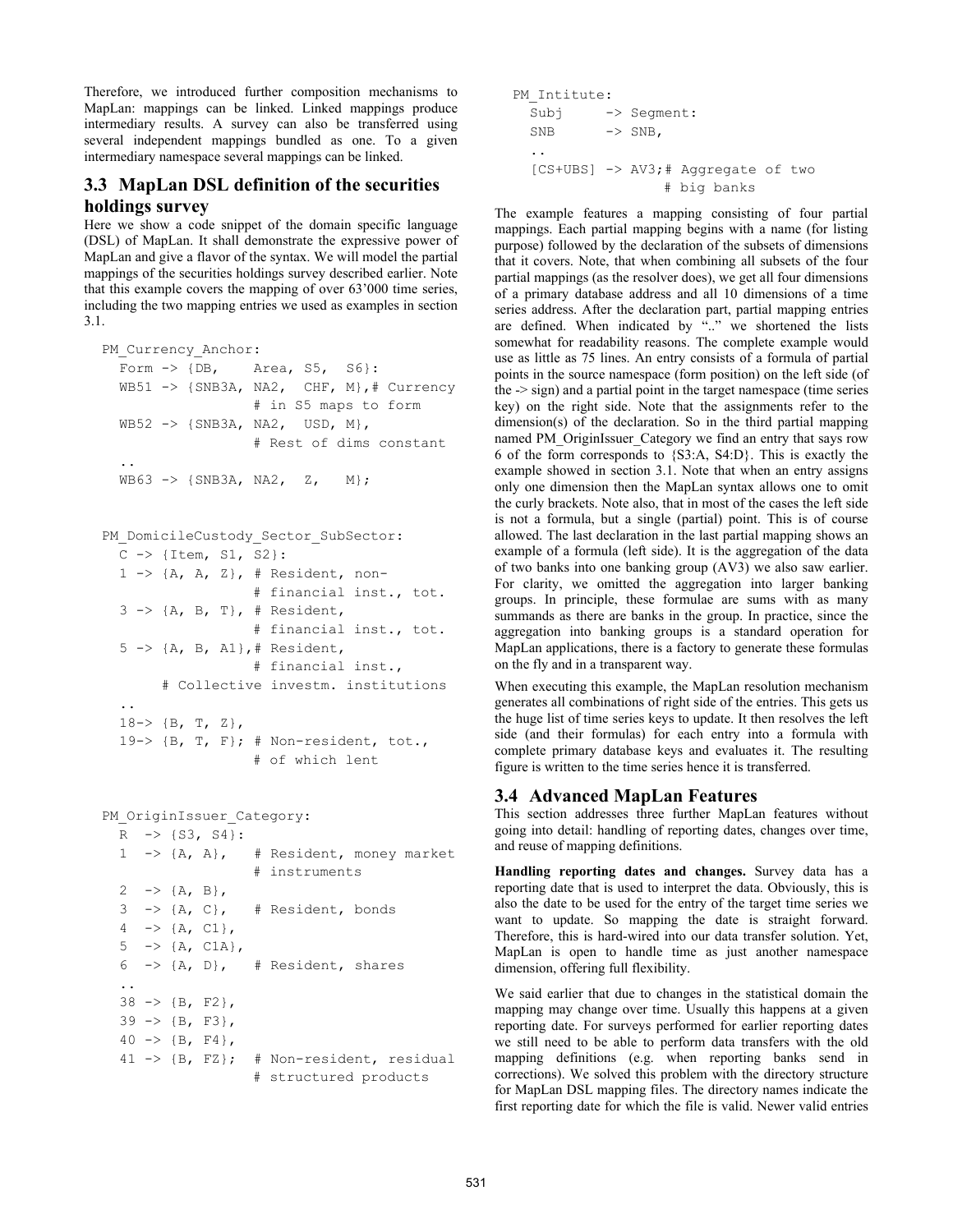override older ones. When loading the MapLan DSL mapping files, the system dynamically resolves the appropriate mapping files to use.

**Reuse of mapping definitions.** Often, several mappings share some partial mappings. Furthermore, most of the time when a mapping changes only some partial mappings change while others stay the same. E.g. when a form gets a new row, it does not necessarily get a new column as well. To simplify the maintenance of mapping declarations, we introduced load commands in the DSL that allow the author of mapping definitions to load partial mappings from separate files instead of listing them in one file (as seen in the example of section 3.3). Partial mappings that were factored out in separate files can then be shared by several mapping definitions. Furthermore, these partial mappings can also profit from the date-relative load mechanism described above. This minimizes declaration duplication due to changes in mappings. Note, that not only partial mapping declarations can be loaded with the DSL but also partial mapping factories (by their java class name). That way, you can access the full expressive power of Java via the DSL.

## **4. RELATED WORK**

We did not find any research result or product that could solve the described problem off the shelf. To our knowledge the MapLan approach (using a declarative DSL to exploit inherent mapping logic and run-time formulae of generic database addresses that serve as complete data lineage) is novel. Yet, our work is related to research in the following areas: data mapping and integration, data provenance and lineage, and domain specific languages.

Data mapping is usually seen as a step of data integration which has been covered by a large body of research. For a survey see [9]. Data mapping research often focuses on mapping data schemas to each other with the ultimate goal to query across multiple heterogeneous data sources. The data is managed by different autonomous authorities. Data mapping occurs between XML schemas or between relational database schemas. Our work differs from other research because we deal with the special issues of statistical databases. The problem is not semantic uncertainty in how to map and transform our data but the very large and nonrelational schemas that have to be mapped. Such large schemas (the securities holdings survey alone consists of 63'000 schema fields) are typical for statistical databases. Traditional schema mapping approaches will most certainly lead to maintenance problems. Often, the establishment of views is proposed to integrate data sources. A statically established view, including the transformation operations, would probably not perform reasonably, since it would consume far more memory than the data itself. Instead, we developed a domain specific language to describe mappings. The DSL exploits the inherent systematic of statistical schemas (multi-dimensional hypercubes) and instantiates mapping formulas on the fly.

In the context of data warehouses data provenance can be seen as metadata about the processing history and data lineage. In [7] the authors describe the data lineage problem, namely how to trace warehouse data items back to the original source items from which they were derived. In [8] the authors describe a formal and efficient approach to trace lineage for general database transformations. The formalism introduces transformation classes (dispatchers, aggregators and black-boxes) that can be composed to acyclic transformation graphs. Based on properties of the transformation class, the authors show how and what data lineage can be traced. In the introduction of this paper we showed our business case for data lineage. We wanted to be able to reproduce any given figure of the secondary database, regardless of the mapping, transformation, or aggregation it underwent during its transfer from the primary database. So we need complete lineage information. The approach in [8] is very generic so it deals with the unknown properties of some transformations (black-box). In such an environment, the lineage information becomes sparser. Instead of using a generic lineage tracking algorithm, MapLan uses the fact that at transfer time it builds perfect lineage information (the reified mapping formula). MapLan allows the programmer to build mappings by composition which also leads to acyclic graphs of transformations. Yet, MapLan resolves these graphs into one transformation that is perfectly traceable. The fact that only a limited set of arithmetic operations is used makes this possible.

With MapLan we wanted to exploit the opportunities of DSLs as described by Deursen et al. [5]: The DSL embodies domain knowledge and thus enables the reuse of this knowledge. Mappings can be expressed at the level of abstraction of the problem domain (statistical data taxonomies). The partial mapping lists focus on the relation between survey forms and time series keys. This is very similar to how an end-user would write down the mapping relation. So the DSL is self documenting. DSLs have the potential to enhance productivity, reliability, maintainability, and portability. These were exactly the requirements we wanted to meet. MapLan allows the user to formulate mapping statements that leverage the inherent systematic typical to statistical data. We also needed to keep an eye on the potential disadvantages of DSLs mentioned in [5]. The domain of the DSL needs to be mature. Since we supported the mapping for years we could assure that. The cost of identifying the scope and developing a DSL needs to be justified. MapLan was cost-effective because it replaced an expensive legacy programming language. When the mapping is done in a DSL it may run into performance problems compared to hard-coded, individually forged mapping programs. This was indeed a challenge but we could overcome it by using well established techniques such as caching and efficient data structures such as Java maps.

#### **5. RESULTS**

Within four years, all 30 surveys of the SNB were migrated to the MapLan transfer system. By replacing the legacy system, we save a 6 digit CHF amount in licensing fees every year. However, the true benefits of MapLan lie elsewhere, namely: availability of the mapping information (data lineage) and efficiency of the declarative language MapLan in describing the mappings thus reducing the maintenance burden.

#### **5.1 Efficiency of the declarative language**

MapLan maps the large schemas of statistical databases very efficiently. Mapping over 1.5 million schema items manually would be infeasible. MapLan offers a way to exploit the intrinsic business logic of the statistical surveys. Logically independent mapping dimensions can be factored out in partial mappings with few statements. In this paper we presented a running example that maps 63'000 schema elements using only 75 lines of DSL code.

Declaring partial mappings allows the programmer to work with simple and intuitive statements ("this form row goes to that key part of the time series"). Fewer statements that are more intuitive simplify the maintenance of the mapping when it changes through time.

The expressive power of the system is guaranteed by composition methods: mappings can be constructed by linking several